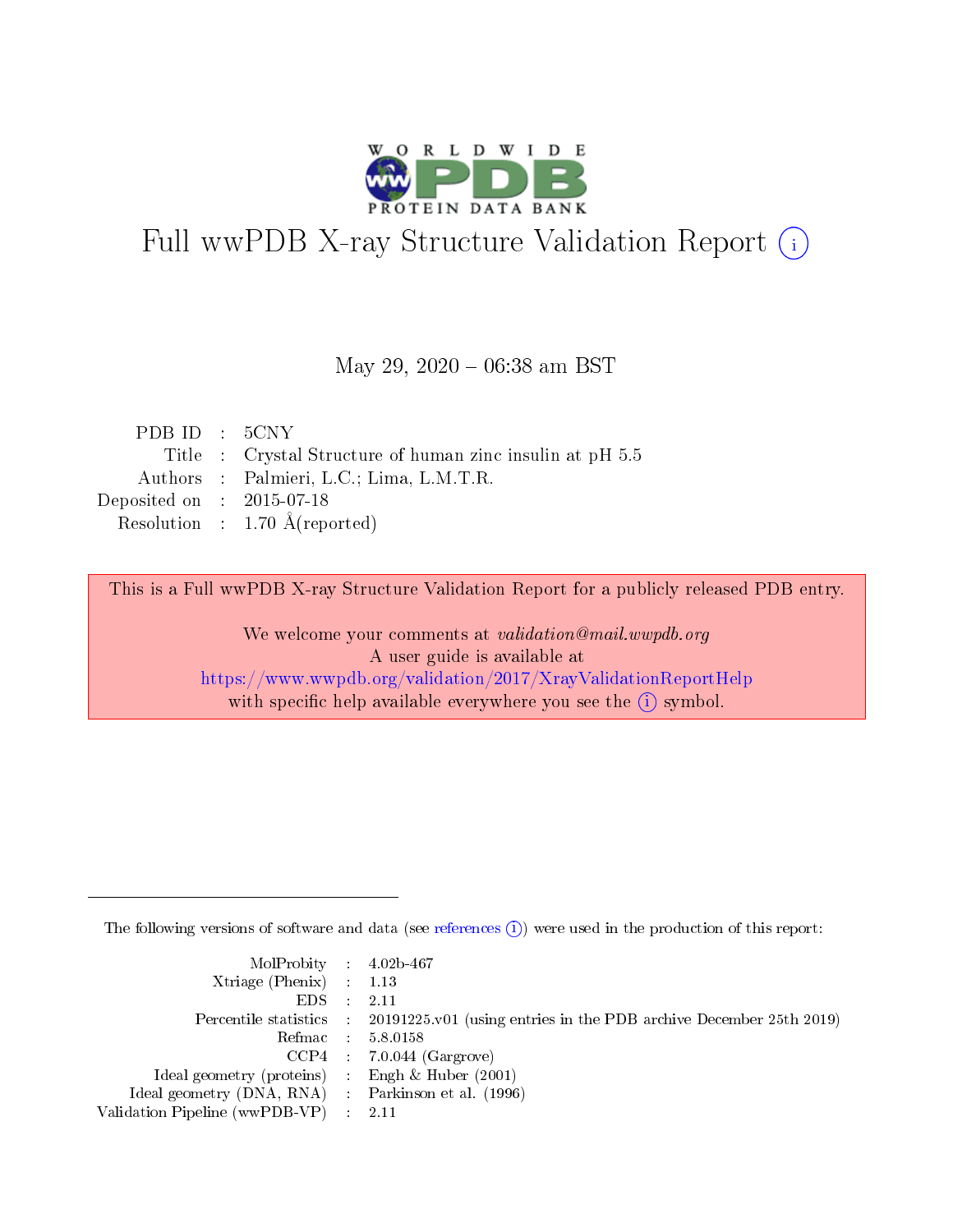# 1 [O](https://www.wwpdb.org/validation/2017/XrayValidationReportHelp#overall_quality)verall quality at a glance  $(i)$

The following experimental techniques were used to determine the structure: X-RAY DIFFRACTION

The reported resolution of this entry is 1.70 Å.

Percentile scores (ranging between 0-100) for global validation metrics of the entry are shown in the following graphic. The table shows the number of entries on which the scores are based.



| Metric                | Whole archive<br>$(\#\mathrm{Entries})$ | Similar resolution<br>$(\#\text{Entries}, \text{resolution range}(\text{\AA}))$ |  |  |
|-----------------------|-----------------------------------------|---------------------------------------------------------------------------------|--|--|
| $R_{free}$            | 130704                                  | $4298(1.70-1.70)$                                                               |  |  |
| Clashscore            | 141614                                  | $4695(1.70-1.70)$                                                               |  |  |
| Ramachandran outliers | 138981                                  | $\overline{4610(1.70-1.70)}$                                                    |  |  |
| Sidechain outliers    | 138945                                  | $4610(1.70-1.70)$                                                               |  |  |
| RSRZ outliers         | 127900                                  | $4222(1.70-1.70)$                                                               |  |  |

The table below summarises the geometric issues observed across the polymeric chains and their fit to the electron density. The red, orange, yellow and green segments on the lower bar indicate the fraction of residues that contain outliers for  $>=3, 2, 1$  and 0 types of geometric quality criteria respectively. A grey segment represents the fraction of residues that are not modelled. The numeric value for each fraction is indicated below the corresponding segment, with a dot representing fractions  $\epsilon=5\%$  The upper red bar (where present) indicates the fraction of residues that have poor fit to the electron density. The numeric value is given above the bar.

| Mol |   | $\boxed{\text{Chain}}$ Length | Quality of chain |     |
|-----|---|-------------------------------|------------------|-----|
|     | А | 21                            | 90%              | 10% |
|     |   | 21                            | 90%              | 10% |
| ച   | В | 30                            | 7%<br>70%        | 30% |
| ച   |   | 30                            | 3%<br>83%        | 17% |

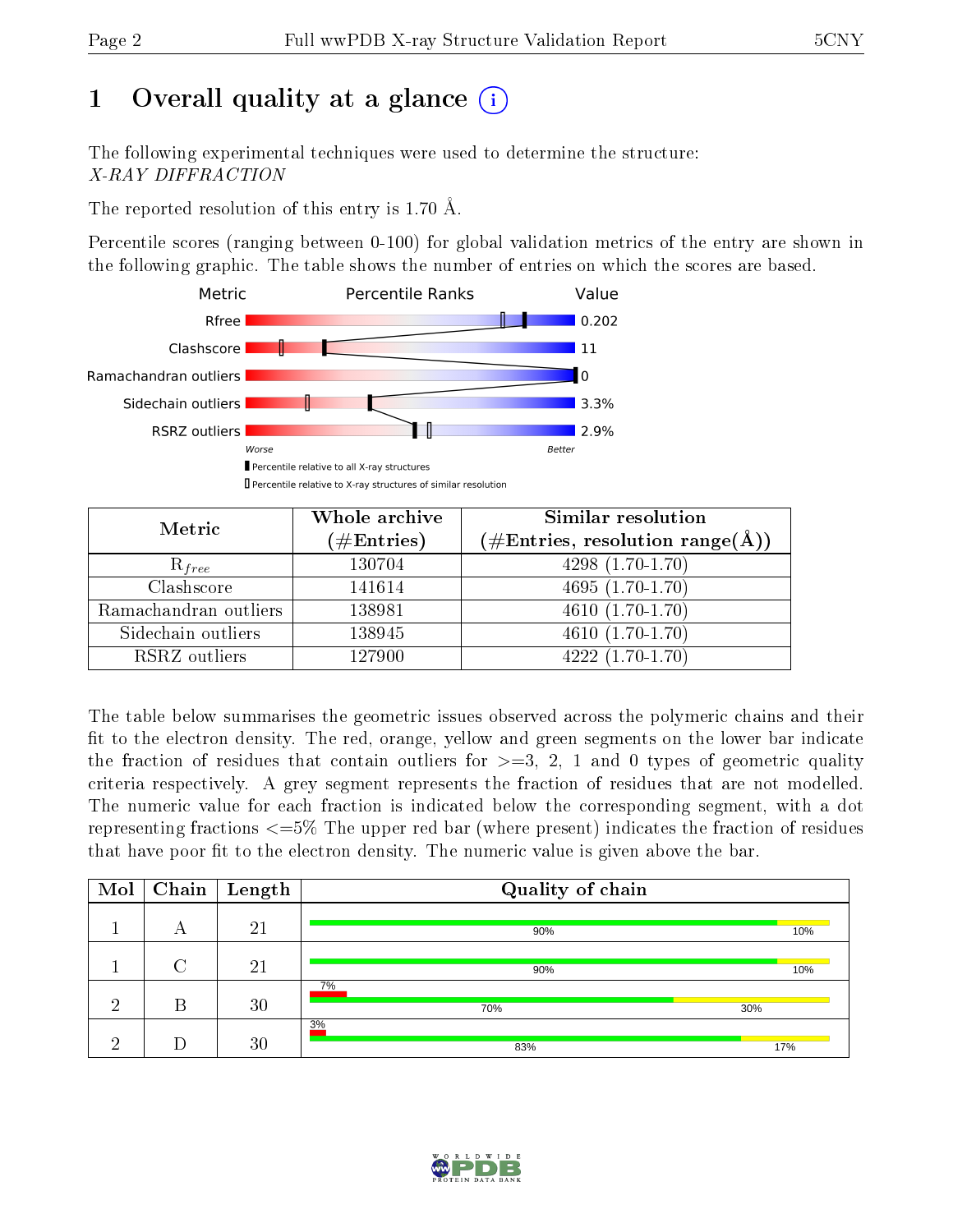# 2 Entry composition (i)

There are 5 unique types of molecules in this entry. The entry contains 968 atoms, of which 0 are hydrogens and 0 are deuteriums.

In the tables below, the ZeroOcc column contains the number of atoms modelled with zero occupancy, the AltConf column contains the number of residues with at least one atom in alternate conformation and the Trace column contains the number of residues modelled with at most 2 atoms.

| Mol |  | Chain Residues | Atoms         |            |     |  |  | ZeroOcc   AltConf   Trace |  |
|-----|--|----------------|---------------|------------|-----|--|--|---------------------------|--|
|     |  | 21             | Total C N O S |            |     |  |  |                           |  |
|     |  |                | 163           | 99 25 35 4 |     |  |  |                           |  |
|     |  |                | Total C N O S |            |     |  |  |                           |  |
|     |  | 178            | 106 28        |            | -40 |  |  |                           |  |

Molecule 1 is a protein called Insulin.

Molecule 2 is a protein called Insulin.

|  |  | $\text{Mol}$   Chain   Residues | <b>Atoms</b>    |  |  |  |  | ZeroOcc   AltConf   Trace |  |
|--|--|---------------------------------|-----------------|--|--|--|--|---------------------------|--|
|  |  | 30                              | Total C N O S   |  |  |  |  |                           |  |
|  |  |                                 | 274 177 48 47 2 |  |  |  |  |                           |  |
|  |  | 30                              | Total C N O S   |  |  |  |  |                           |  |
|  |  | 261 172 42 45 2                 |                 |  |  |  |  |                           |  |

• Molecule 3 is ZINC ION (three-letter code: ZN) (formula: Zn).

|  | $Mol$   Chain   Residues | Atoms    | $ZeroOcc$   AltConf |
|--|--------------------------|----------|---------------------|
|  |                          | Total Zn |                     |
|  |                          | Total Zn |                     |

Molecule 4 is CHLORIDE ION (three-letter code: CL) (formula: Cl).

|  | $Mol$   Chain   Residues | Atoms    | ZeroOcc   AltConf |
|--|--------------------------|----------|-------------------|
|  |                          | Total Cl |                   |
|  |                          | Total Cl |                   |

• Molecule 5 is water.

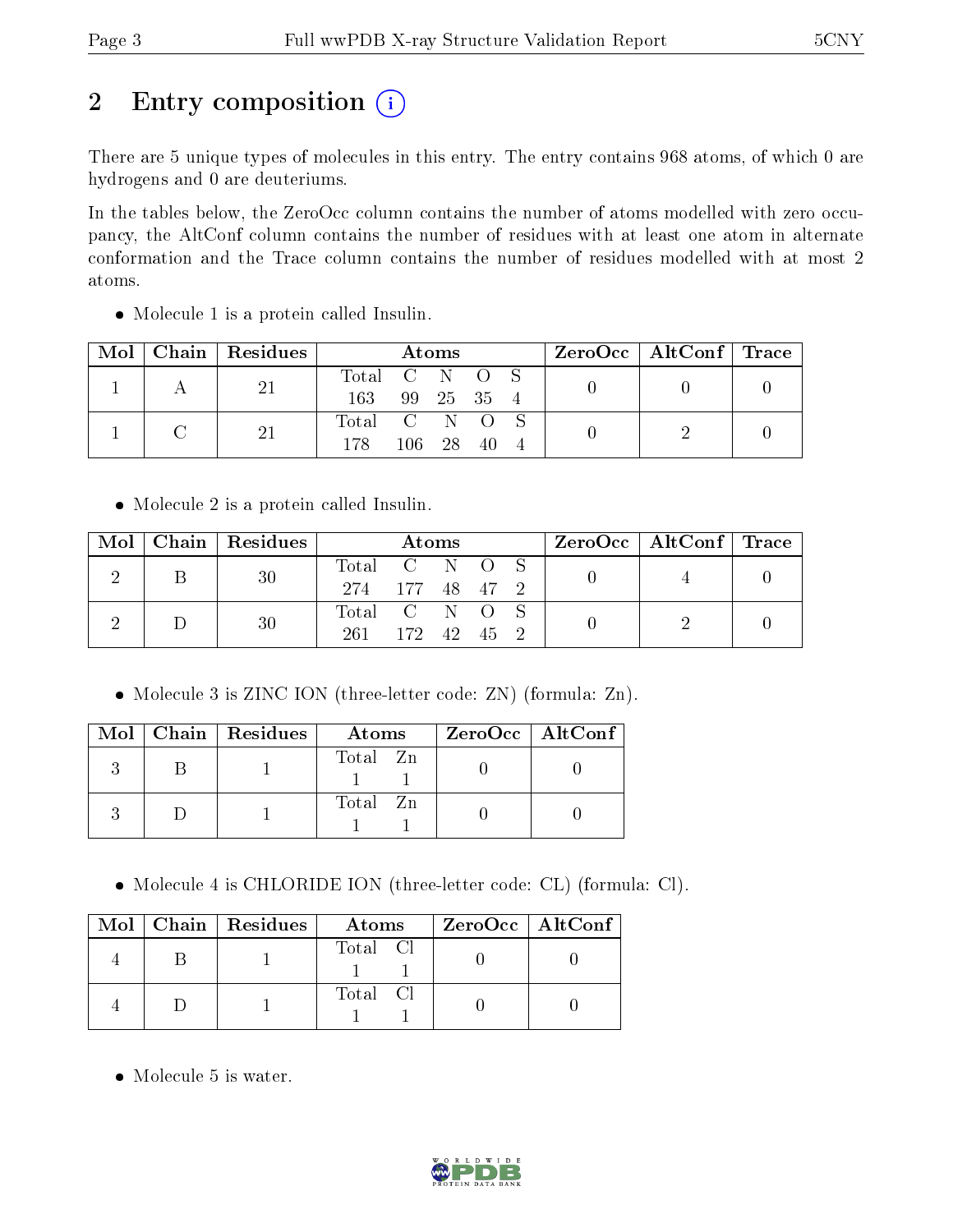| Mol | Chain | Residues | Atoms                                 | $ZeroOcc \   \ AltConf \  $ |
|-----|-------|----------|---------------------------------------|-----------------------------|
| 5   |       | 15       | Total<br>$\left( \right)$<br>15<br>15 |                             |
| 5   | B     | 30       | Total<br>$\Omega$<br>30<br>30         |                             |
| 5   | C     | 12       | Total<br>$\Omega$<br>12<br>12         |                             |
| 5   |       | 31       | Total<br>$\left( \right)$<br>31<br>31 |                             |

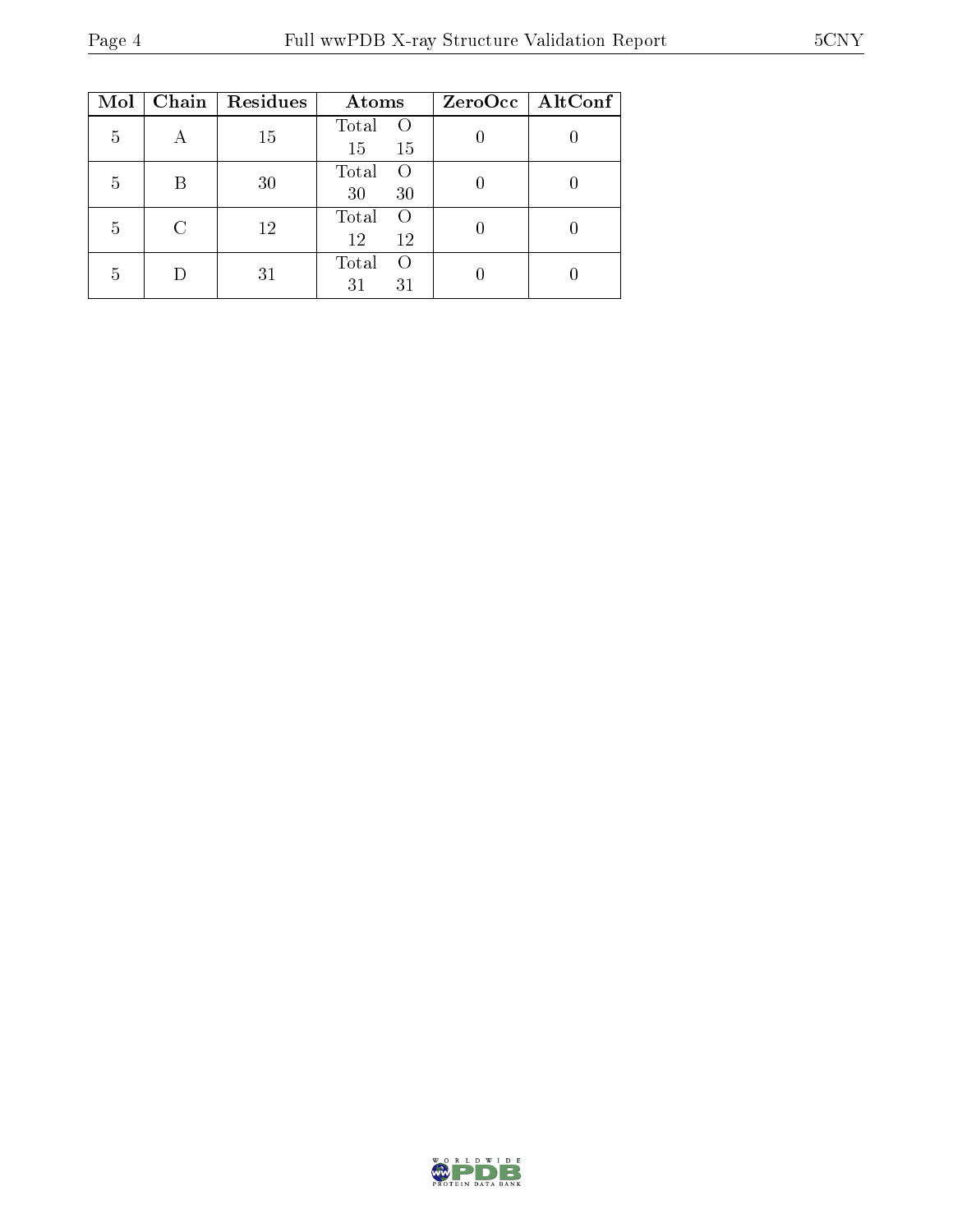# 3 Residue-property plots  $(i)$

These plots are drawn for all protein, RNA and DNA chains in the entry. The first graphic for a chain summarises the proportions of the various outlier classes displayed in the second graphic. The second graphic shows the sequence view annotated by issues in geometry and electron density. Residues are color-coded according to the number of geometric quality criteria for which they contain at least one outlier: green  $= 0$ , yellow  $= 1$ , orange  $= 2$  and red  $= 3$  or more. A red dot above a residue indicates a poor fit to the electron density (RSRZ  $> 2$ ). Stretches of 2 or more consecutive residues without any outlier are shown as a green connector. Residues present in the sample, but not in the model, are shown in grey.

| Chain A:                      | 90% | 10% |
|-------------------------------|-----|-----|
| 풉                             |     |     |
| $\bullet$ Molecule 1: Insulin |     |     |
| Chain C:                      | 90% | 10% |
|                               |     |     |
| $\bullet$ Molecule 2: Insulin |     |     |
| 7%<br>Chain B:                | 70% | 30% |
| $\bullet\bullet$              |     |     |
| $\bullet$ Molecule 2: Insulin |     |     |
| 3%<br>Chain D:                | 83% | 17% |
| ۵<br>္ဇ                       |     |     |

• Molecule 1: Insulin

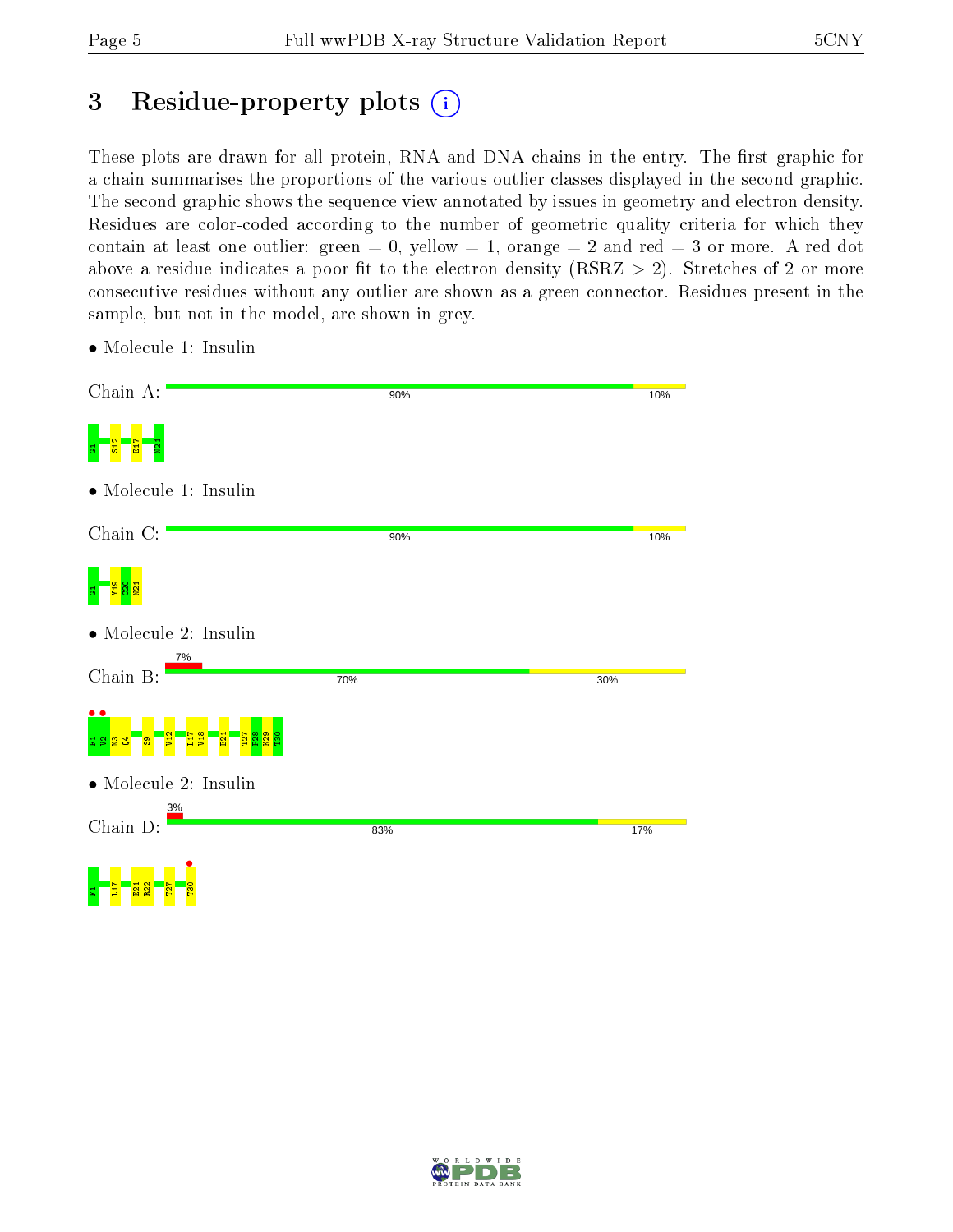# 4 Data and refinement statistics  $(i)$

| Property                                                         | Value                                            | Source     |
|------------------------------------------------------------------|--------------------------------------------------|------------|
| $\overline{\text{Space}}$ group                                  | $H_3$                                            | Depositor  |
| $\operatorname{Cell}$ constants                                  | $81.76\text{\AA}$<br>81.76Å<br>33.74Å            |            |
| a, b, c, $\alpha$ , $\beta$ , $\gamma$                           | $90.00^\circ$<br>$90.00^\circ$<br>$120.00^\circ$ | Depositor  |
| Resolution $(A)$                                                 | $-1.70$<br>13.63                                 | Depositor  |
|                                                                  | 13.63<br>1.70                                    | <b>EDS</b> |
| % Data completeness                                              | $93.1(13.63-1.70)$                               | Depositor  |
| (in resolution range)                                            | $93.3(13.63-1.70)$                               | <b>EDS</b> |
| $R_{merge}$                                                      | 0.04                                             | Depositor  |
| $\mathrm{R}_{sym}$                                               | (Not available)                                  | Depositor  |
| $\overline{1$                                                    | 3.43 (at $1.70\text{\AA}$ )                      | Xtriage    |
| Refinement program                                               | <b>REFMAC 5.7.0029</b>                           | Depositor  |
| $R, R_{free}$                                                    | $\overline{0.155}$ ,<br>0.213                    | Depositor  |
|                                                                  | 0.156<br>0.202<br>$\ddot{\phantom{a}}$           | DCC        |
| $R_{free}$ test set                                              | $414$ reflections $(4.80\%)$                     | wwPDB-VP   |
| Wilson B-factor $(A^2)$                                          | 11.6                                             | Xtriage    |
| Anisotropy                                                       | 0.050                                            | Xtriage    |
| Bulk solvent $k_{sol}(\text{e}/\text{A}^3), B_{sol}(\text{A}^2)$ | 0.40, 45.3                                       | <b>EDS</b> |
| $L$ -test for twinning <sup>2</sup>                              | $< L >$ = 0.50, $< L2$ > = 0.33                  | Xtriage    |
| Estimated twinning fraction                                      | $0.020$ for h,-h-k,-l                            | Xtriage    |
| $F_o, F_c$ correlation                                           | 0.96                                             | <b>EDS</b> |
| Total number of atoms                                            | 968                                              | wwPDB-VP   |
| Average B, all atoms $(A^2)$                                     | 18.0                                             | wwPDB-VP   |

Xtriage's analysis on translational NCS is as follows: The largest off-origin peak in the Patterson function is  $14.19\%$  of the height of the origin peak. No significant pseudotranslation is detected.

<sup>&</sup>lt;sup>2</sup>Theoretical values of  $\langle |L| \rangle$ ,  $\langle L^2 \rangle$  for acentric reflections are 0.5, 0.333 respectively for untwinned datasets, and 0.375, 0.2 for perfectly twinned datasets.



<span id="page-5-1"></span><span id="page-5-0"></span><sup>1</sup> Intensities estimated from amplitudes.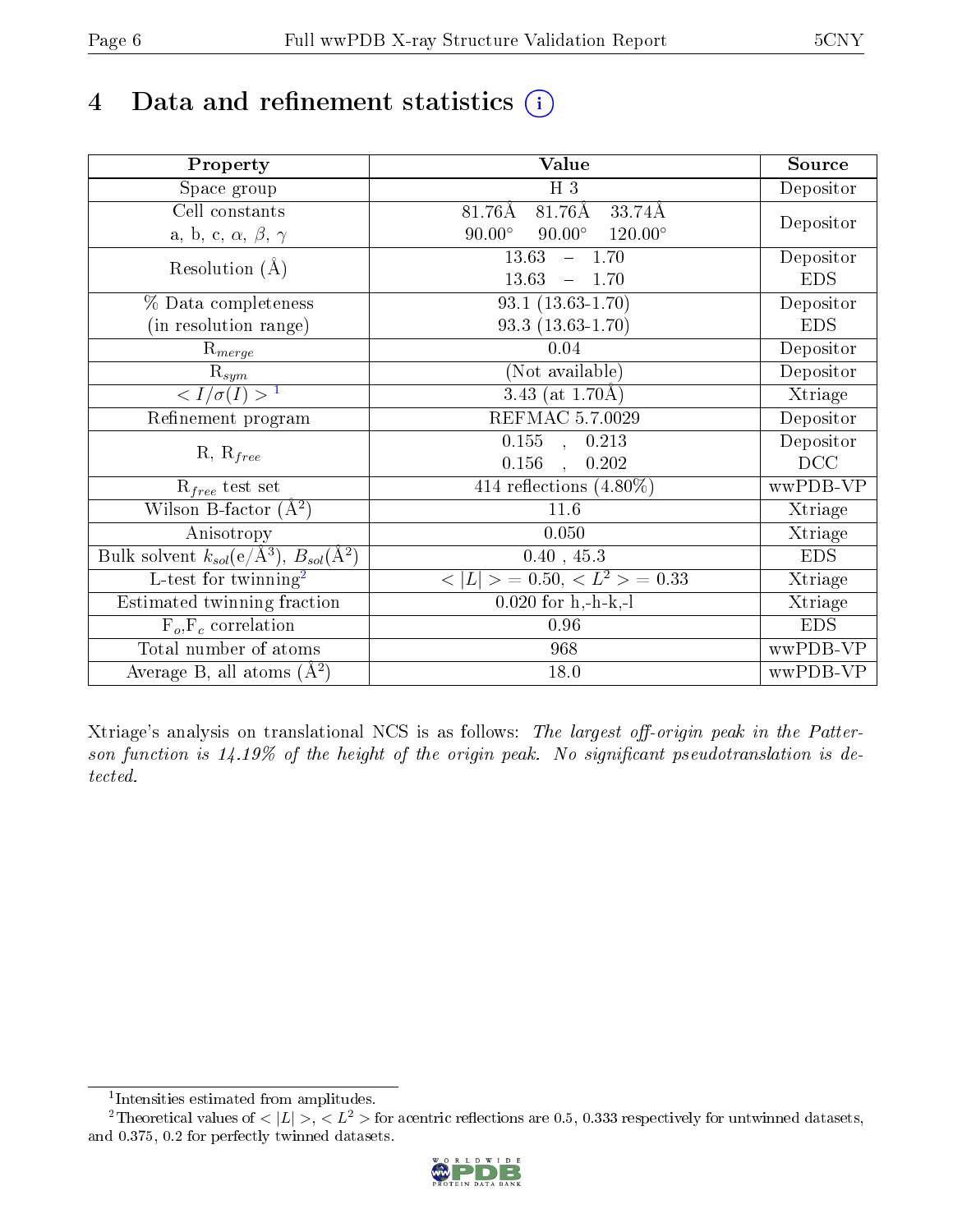# 5 Model quality  $(i)$

## 5.1 Standard geometry  $(i)$

Bond lengths and bond angles in the following residue types are not validated in this section: ZN, CL

The Z score for a bond length (or angle) is the number of standard deviations the observed value is removed from the expected value. A bond length (or angle) with  $|Z| > 5$  is considered an outlier worth inspection. RMSZ is the root-mean-square of all Z scores of the bond lengths (or angles).

| Mol                         | Chain  |      | <b>Bond lengths</b> | Bond angles |             |  |
|-----------------------------|--------|------|---------------------|-------------|-------------|--|
|                             |        | RMSZ | $\# Z  > 5$         | <b>RMSZ</b> | H Z <br>>5  |  |
| 1                           |        | 0.91 | 0/164               | 0.78        | /220        |  |
| 1                           | $\cap$ | 1.07 | 0/178               | 1.06        | $0\, / 236$ |  |
| 2                           | R      | 0.97 | 0/280               | 0.94        | 0/375       |  |
| $\mathcal{D}_{\mathcal{A}}$ |        | 0.99 | /269                | 0.94        | 0/363       |  |
| All                         | Αll    | 0.99 | $^{\prime}891$      | 0.94        | 1194        |  |

There are no bond length outliers.

There are no bond angle outliers.

There are no chirality outliers.

There are no planarity outliers.

### $5.2$  Too-close contacts  $\overline{1}$

In the following table, the Non-H and H(model) columns list the number of non-hydrogen atoms and hydrogen atoms in the chain respectively. The H(added) column lists the number of hydrogen atoms added and optimized by MolProbity. The Clashes column lists the number of clashes within the asymmetric unit, whereas Symm-Clashes lists symmetry related clashes.

| $\text{Mol}$ |   |     | $\boxed{\text{Chain} \mid \text{Non-H} \mid \text{H}(\text{model})}$ | H(added) | $Clashes$   Symm-Clashes |
|--------------|---|-----|----------------------------------------------------------------------|----------|--------------------------|
|              |   | 163 |                                                                      | 149      |                          |
|              |   | 178 |                                                                      | 159      |                          |
| 6)           | В | 274 |                                                                      | 268      |                          |
| റ            |   | 261 |                                                                      | 245      |                          |
|              | R |     |                                                                      |          |                          |
|              |   |     |                                                                      |          |                          |
|              | В |     |                                                                      |          |                          |
|              |   |     |                                                                      |          |                          |
|              |   | ה ו |                                                                      |          |                          |

Continued on next page...

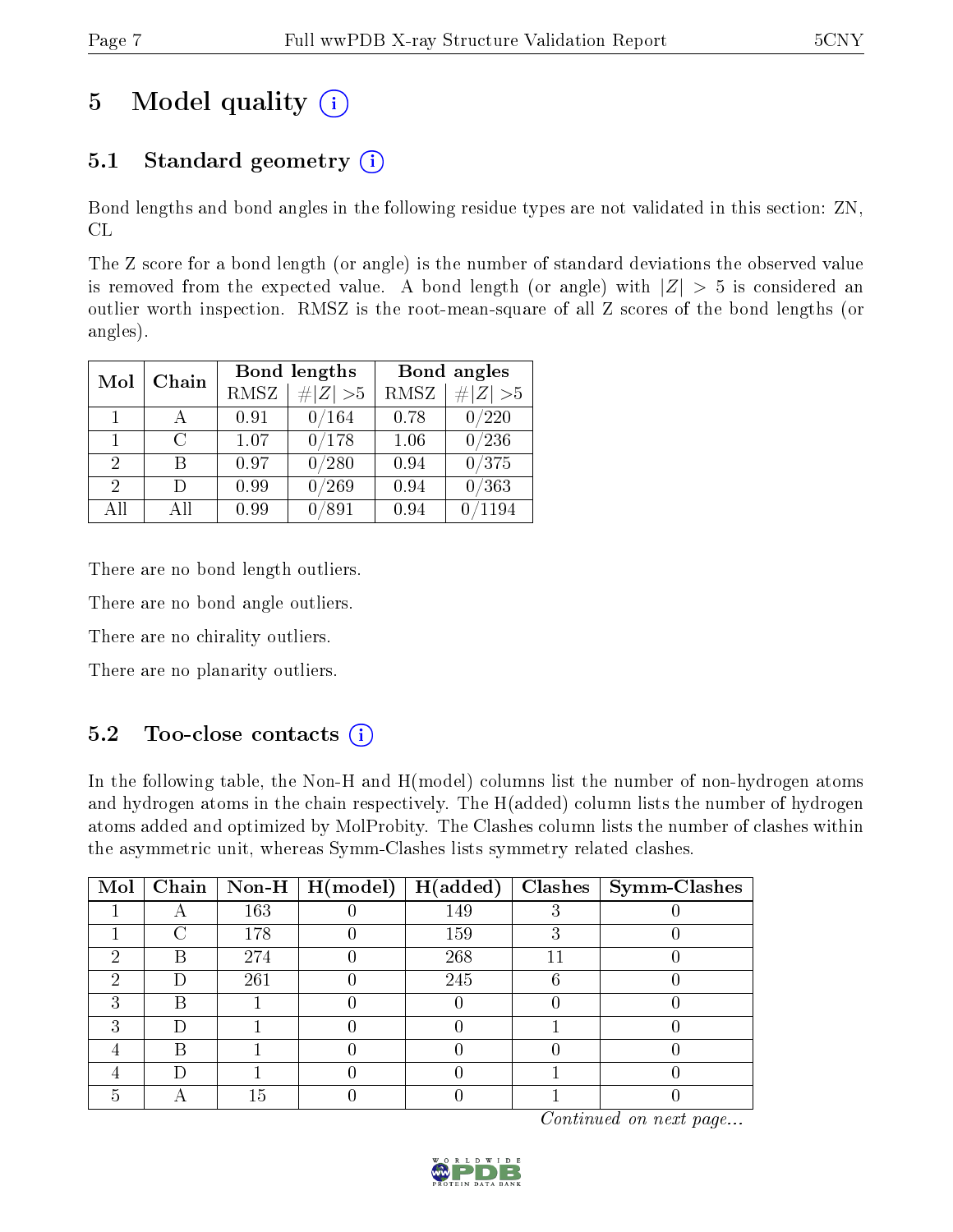|  |  |  |  |  |  | Mol   Chain   Non-H   H(model)   H(added)   Clashes   Symm-Clashes |  |  |
|--|--|--|--|--|--|--------------------------------------------------------------------|--|--|
|  |  |  |  |  |  |                                                                    |  |  |
|  |  |  |  |  |  |                                                                    |  |  |
|  |  |  |  |  |  |                                                                    |  |  |
|  |  |  |  |  |  |                                                                    |  |  |

Continued from previous page...

The all-atom clashscore is defined as the number of clashes found per 1000 atoms (including hydrogen atoms). The all-atom clashscore for this structure is 11.

All (19) close contacts within the same asymmetric unit are listed below, sorted by their clash magnitude.

|                   |                            | Interatomic      | Clash         |  |
|-------------------|----------------------------|------------------|---------------|--|
| Atom-1            | Atom-2                     | distance $(\AA)$ | overlap $(A)$ |  |
| 2:D:27:THR:HB     | 5:D:208:HOH:O              | 1.43             | 1.17          |  |
| 2:B:3:ASN:O       | 5:B:201:HOH:O              | 1.86             | 0.92          |  |
| 2:B:4:GLN:O       | 5:B:202:HOH:O              | 1.89             | 0.91          |  |
| 1:C:21[A]:ASN:HB2 | 2:D:22:ARG:O               | 1.84             | 0.77          |  |
| 2:D:21[B]:GLU:OE2 | 5:D:201:HOH:O              | 2.13             | 0.67          |  |
| 5:B:222:HOH:O     | 2:D:27:THR:HG23            | 1.98             | 0.64          |  |
| 3:D:101:ZN:ZN     | 4:D:102:CL:CL              | 1.84             | 0.64          |  |
| 1: A:17: GLU: HG2 | 2:B:18:VAL:CG1             | 2.27             | 0.63          |  |
| 2:B:27:THR:HG22   | 1:C:21[A]:ASN:OD1          | 2.04             | 0.57          |  |
| 2:B:9[A].SER:HB3  | 5:B:212:HOH:O              | 2.10             | 0.51          |  |
| 2:D:17:LEU:HD21   | 5:D:231:HOH:O              | 2.16             | 0.44          |  |
| 2:D:27:THR:CB     | 5:D:208:HOH:O              | 2.26             | 0.43          |  |
| 1:C:19:TYR:N      | 1:C:19:TYR:CD2             | 2.86             | 0.43          |  |
| 2:B:4:GLN:HA      | 5:B:201:HOH:O              | 2.18             | 0.42          |  |
| 2:B:21:GLU:HG2    | 5:B:223:HOH:O              | 2.19             | 0.42          |  |
| 5:A:107:HOH:O     | $2:B:4:GLN:\overline{HG2}$ | 2.20             | 0.42          |  |
| 1:A:12:SER:HB3    | 2:B:3:ASN:HD21             | 1.84             | 0.41          |  |
| 2:B:9[B] : SER:HA | 2:B:12:VAL:HG22            | 2.02             | 0.41          |  |
| 1: A:17: GLU: HG2 | 2:B:18:VAL:HG13            | 2.02             | 0.40          |  |

There are no symmetry-related clashes.

### 5.3 Torsion angles  $(i)$

#### 5.3.1 Protein backbone (i)

In the following table, the Percentiles column shows the percent Ramachandran outliers of the chain as a percentile score with respect to all X-ray entries followed by that with respect to entries of similar resolution.

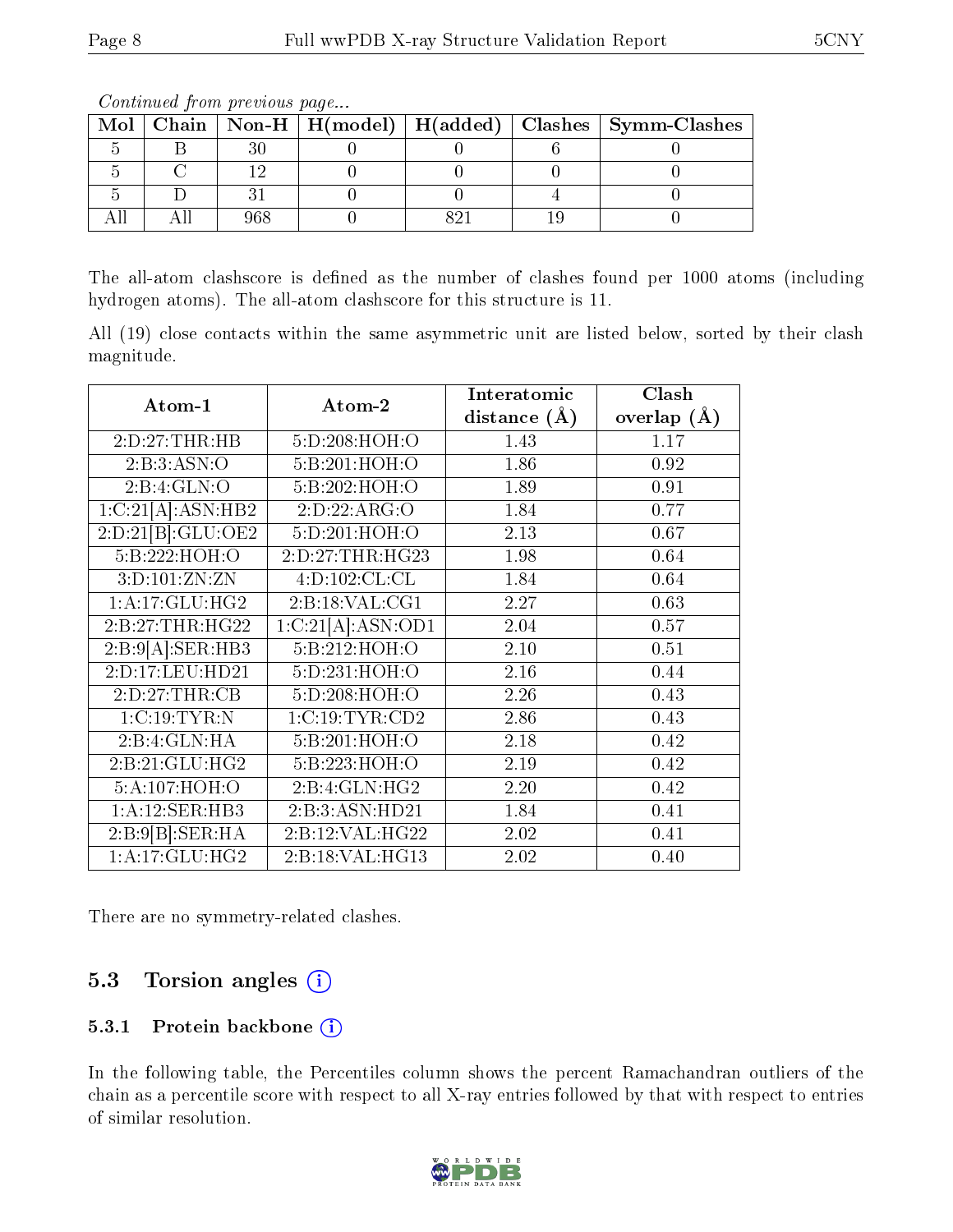| Mol            | Chain         | Analysed          | Favoured     | Allowed   | Outliers | Percentiles |                  |
|----------------|---------------|-------------------|--------------|-----------|----------|-------------|------------------|
|                | А             | $19/21(90\%)$     | 17 $(90\%)$  | $2(10\%)$ |          | 100         | 100              |
|                | $\mathcal{C}$ | 20/21(95%)        | 18 $(90\%)$  | $2(10\%)$ |          | 100         | 100              |
| $\overline{2}$ | Β             | $31/30$ $(103\%)$ | 31 $(100\%)$ |           |          | $100\,$     | 100              |
| $\overline{2}$ | D             | $30/30$ $(100\%)$ | 30 $(100\%)$ |           |          | -100        | 100 <sub>1</sub> |
| All            | All           | 100/102(98%)      | $96(96\%)$   | $4(4\%)$  |          | 100         | 100              |

The Analysed column shows the number of residues for which the backbone conformation was analysed, and the total number of residues.

There are no Ramachandran outliers to report.

#### 5.3.2 Protein sidechains  $(i)$

In the following table, the Percentiles column shows the percent sidechain outliers of the chain as a percentile score with respect to all X-ray entries followed by that with respect to entries of similar resolution.

The Analysed column shows the number of residues for which the sidechain conformation was analysed, and the total number of residues.

| Mol                         | Chain   | Analysed        | Rotameric   | Outliers  | Percentiles |     |
|-----------------------------|---------|-----------------|-------------|-----------|-------------|-----|
|                             |         | $20/20$ (100%)  | $20(100\%)$ |           | 100         | 100 |
|                             | $\rm C$ | $22/20$ (110\%) | $22(100\%)$ |           | 100         | 100 |
| $\mathcal{D}_{\mathcal{A}}$ | B       | $30/26$ (115%)  | $27(90\%)$  | $3(10\%)$ |             |     |
| $\mathcal{D}$               | D       | $28/26$ (108\%) | 27 (96\%)   | $1(4\%)$  | 35          | 16  |
| All                         | All     | $100/92(109\%)$ | $96(96\%)$  | 4(4%)     | 38          | 13  |

All (4) residues with a non-rotameric sidechain are listed below:

| Mol | Chain | Res        | <b>Type</b> |
|-----|-------|------------|-------------|
|     |       | 17         | LEU         |
|     |       | $29$   $A$ | LYS         |
|     |       | 29 B       | LYS         |
|     |       | 30         | THR         |

Some sidechains can be flipped to improve hydrogen bonding and reduce clashes. All (1) such sidechains are listed below:

| Mol | Chain   Res | 'Type |
|-----|-------------|-------|
|     |             |       |

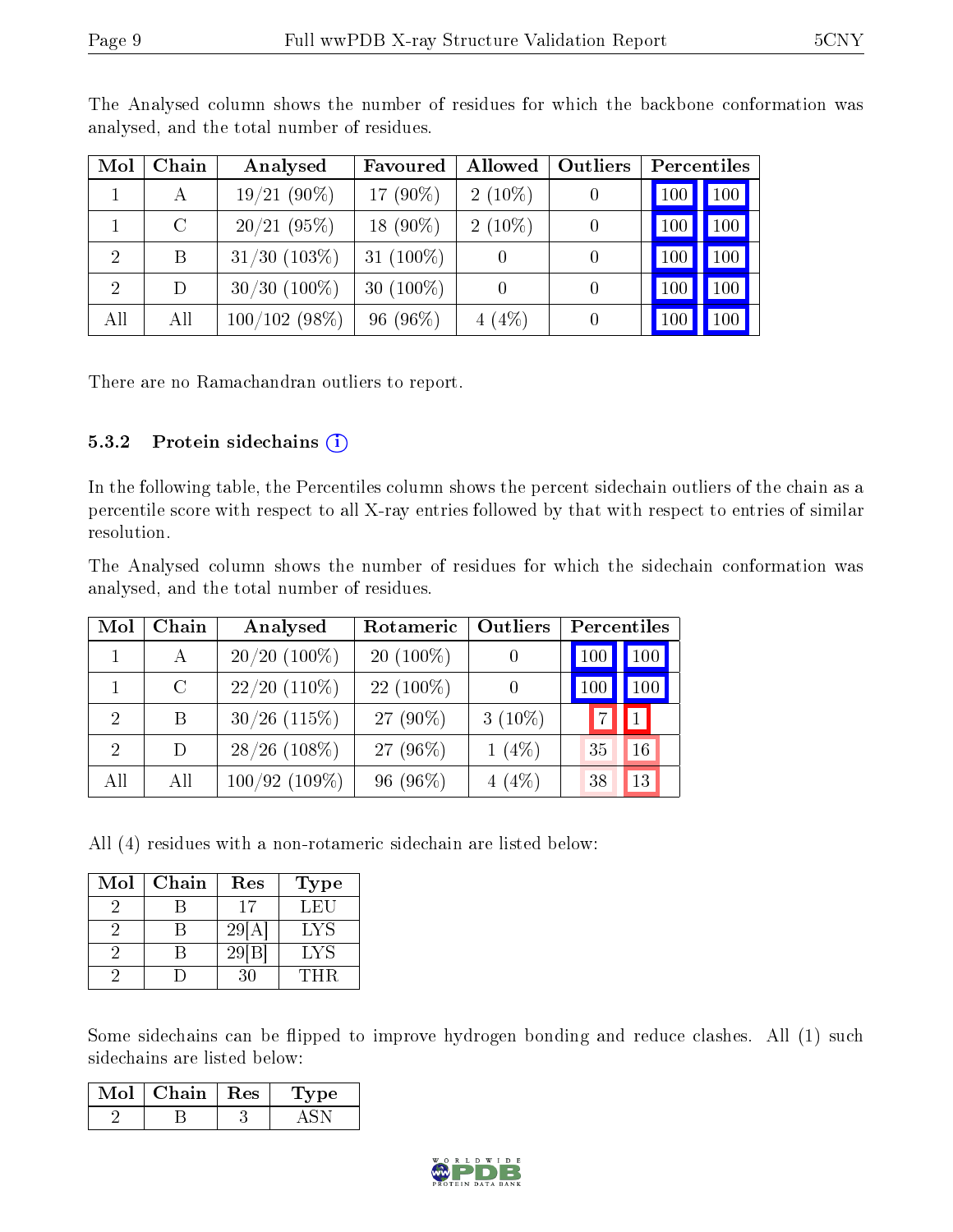#### 5.3.3 RNA (i)

There are no RNA molecules in this entry.

#### 5.4 Non-standard residues in protein, DNA, RNA chains (i)

There are no non-standard protein/DNA/RNA residues in this entry.

#### 5.5 Carbohydrates  $(i)$

There are no carbohydrates in this entry.

#### 5.6 Ligand geometry (i)

Of 4 ligands modelled in this entry, 4 are monoatomic - leaving 0 for Mogul analysis.

There are no bond length outliers.

There are no bond angle outliers.

There are no chirality outliers.

There are no torsion outliers.

There are no ring outliers.

No monomer is involved in short contacts.

### 5.7 [O](https://www.wwpdb.org/validation/2017/XrayValidationReportHelp#nonstandard_residues_and_ligands)ther polymers (i)

There are no such residues in this entry.

#### 5.8 Polymer linkage issues  $(i)$

There are no chain breaks in this entry.

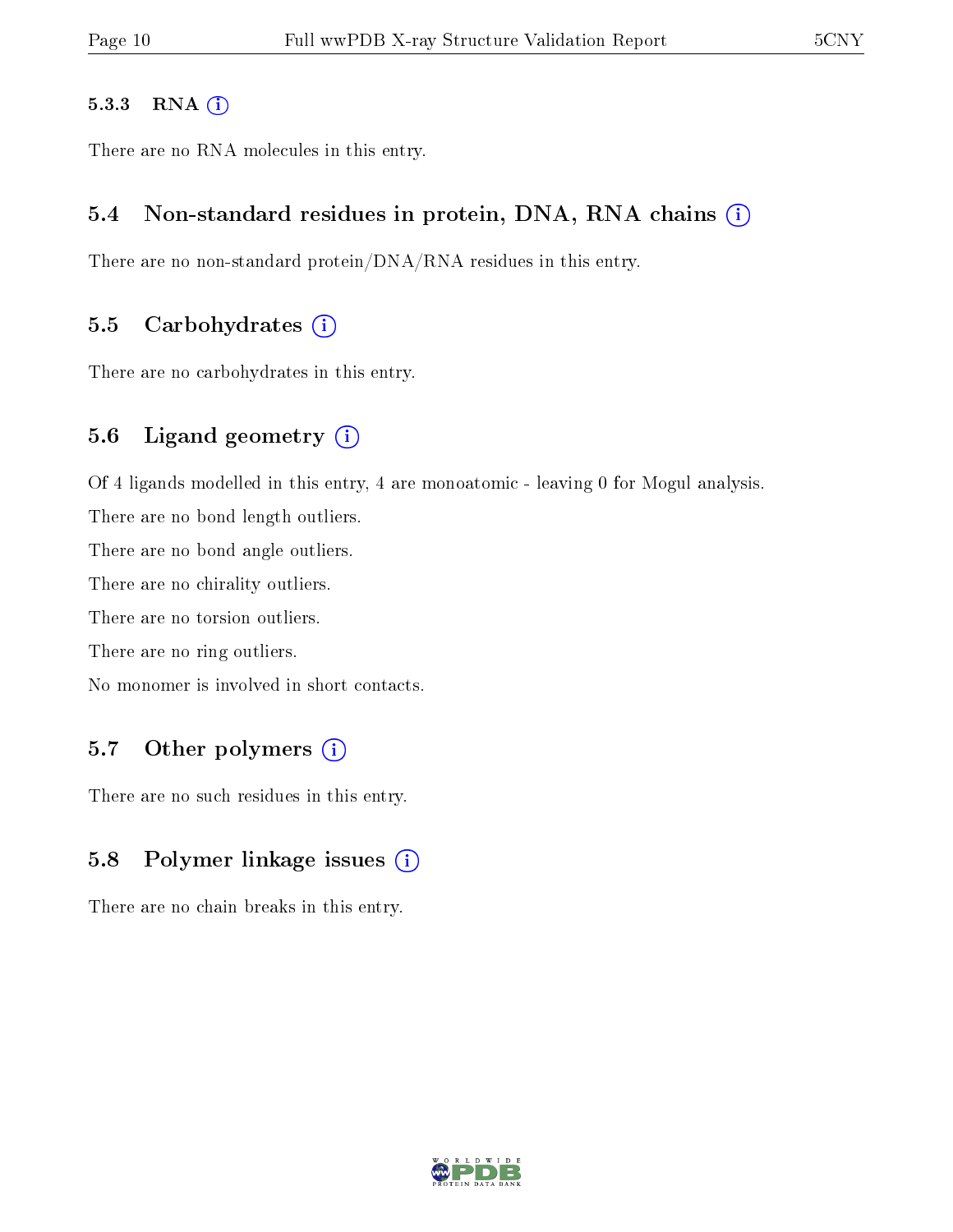## 6 Fit of model and data  $\left( \cdot \right)$

### 6.1 Protein, DNA and RNA chains (i)

In the following table, the column labelled  $#RSRZ>2'$  contains the number (and percentage) of RSRZ outliers, followed by percent RSRZ outliers for the chain as percentile scores relative to all X-ray entries and entries of similar resolution. The OWAB column contains the minimum, median,  $95<sup>th</sup>$  percentile and maximum values of the occupancy-weighted average B-factor per residue. The column labelled  $Q< 0.9$  lists the number of (and percentage) of residues with an average occupancy less than 0.9.

| Mol | Chain         | Analysed          | $<$ RSRZ $>$ | $\#\text{RSRZ}\text{>2}$                      | $OWAB(A^2)$    | $Q<$ 0.9 |
|-----|---------------|-------------------|--------------|-----------------------------------------------|----------------|----------|
|     | $\mathsf{A}$  | $21/21$ (100%)    | $-0.20$      | 100 <sub>l</sub><br>$\vert$ 100<br>$\Omega$ 1 | 12, 18, 24, 28 |          |
|     | $\mathcal{C}$ | $21/21$ (100%)    | $-0.29$      | 100<br>$\vert$ 100<br>$\overline{0}$          | 10, 15, 18, 19 |          |
| 2   | B             | $30/30$ $(100\%)$ | $-0.03$      | $2(6\%)$<br>17<br>20                          | 8, 14, 36, 42  |          |
| 2   | D             | $30/30$ $(100\%)$ | 0.04         | $1(3\%)$<br>46<br>51                          | 9, 14, 28, 49  |          |
| All | All           | $102/102(100\%)$  | $-0.10$      | $3(2\%)$<br>51<br>56                          | 8, 15, 29, 49  |          |

All (3) RSRZ outliers are listed below:

| Mol | Chain | Res | Type | <b>RSRZ</b> |
|-----|-------|-----|------|-------------|
|     |       | 30  | THR  | 3.6         |
|     |       |     | PHE  | 2.9         |
|     |       |     |      | 2.6         |

### 6.2 Non-standard residues in protein, DNA, RNA chains (i)

There are no non-standard protein/DNA/RNA residues in this entry.

#### 6.3 Carbohydrates  $(i)$

There are no carbohydrates in this entry.

### 6.4 Ligands  $(i)$

In the following table, the Atoms column lists the number of modelled atoms in the group and the number defined in the chemical component dictionary. The B-factors column lists the minimum, median,  $95<sup>th</sup>$  percentile and maximum values of B factors of atoms in the group. The column labelled  $Q< 0.9$  lists the number of atoms with occupancy less than 0.9.